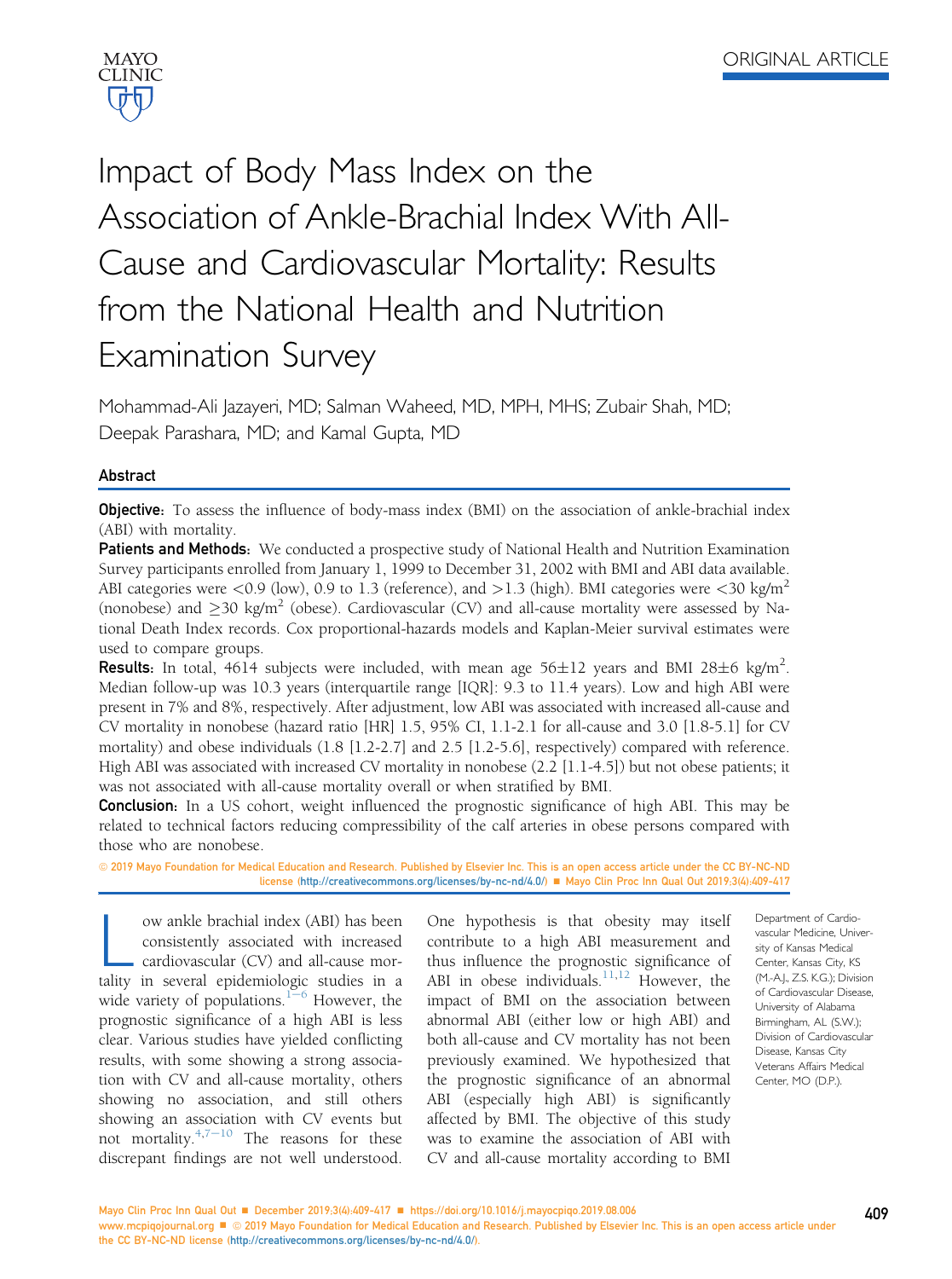(in both obese and nonobese individuals) in the general US population using the National Health and Nutrition Examination Survey (NHANES) sample from 1999 to 2002.

## PATIENTS AND METHODS

## Study Population

We used data from NHANES, which is a cross-sectional study of US residents.<sup>[13](#page-7-0)</sup> The NHANES design consisted of a multistage, stratified, clustered probability dataset providing a representative sample of the noninstitutionalized civilian population of the United States. The study protocol was approved by the National Center for Health Statistics of the Centers for Disease Control and Prevention institutional review board. All participants gave written informed consent for the study. We queried the NHANES population database between January 1, 1999, and December 31, 2002. All subjects with available BMI and ABI data were included. We excluded those with missing data on any of the key variables outlined herein. The final sample size for the study was 4614 subjects.

# Data Collection

The methodology used for data collection by NHANES has been described in detail elsewhere. $^{13}$  $^{13}$  $^{13}$  In brief, data including past medical history, medication use, demographics, education level, alcohol consumption, and smoking status were collected using a standardized questionnaire. Using a mobile examination center, a detailed physical examination was completed for each participant. Blood pressure was measured 3 times during the visit. For the purpose of the study, hypertension was defined as a systolic blood pressure  $\geq$ 140 mm Hg or diastolic blood pressure  $\geq$ 90 mm Hg, or receipt of antihypertensive therapies. Diabetes mellitus was defined as a fasting plasma glucose level  $\geq$ 126 mg/dL, a nonfasting plasma glucose  $\geq$ 200 mg/dL, or ongoing use of oral hypoglycemic agents for diabetes treatment.

The NHANES ABI measurement protocol is detailed elsewhere. $14$  In brief, the right arm blood pressure (BP) and the posterior tibial artery BP were used to calculate the ABI. For patients whose right arm BP could not be recorded (for various reasons listed in the NHANES protocol), left arm BP was used.

The size of the arm cuff was based on the arm circumference, with a larger cuff used for larger circumference. The lower extremity cuff used for each patient was the same size as that used for his or her upper arm. Thus, the study accounted for patient size in choosing the cuff. Categories for ABI were defined as <0.9 (low), 0.9 to 1.3 (normal, reference range), and >1.3 (high). Height and weight were measured, and BMI was calculated as weight in kilograms divided by height in meters squared. BMI categories were  $\langle 30 \text{ kg/m}^2 \rangle$  (nonobese) and  $\geq$  30 kg/m<sup>2</sup> (obese).

For the purposes of our investigation, a single measurement of ABI, as obtained in the NHANES cohort, was thought to be adequate for analysis, given that several previous epidemiologic studies have used single ABI measurements to predict CV outcomes with consistent results.<sup>15–[17](#page-7-0)</sup> The inter- and intraobserver variability of ABI measurements has been shown to be quite small, especially in relatively healthy populations such as the NHANES cohort. $^{18-23}$  $^{18-23}$  $^{18-23}$  $^{18-23}$  $^{18-23}$  The factor that may most significantly affect the accuracy of ABI measurements is use of an appropriately sized cuff, which was well standardized in the NHANES protocol.

# Outcomes

All participants were followed up from their entry into the NHANES study (baseline) to December 31, 2011. Outcomes assessed for this study were all-cause and CV mortality. Vital status and assignment of cause of death were based upon probabilistic matching of NHANES data with National Death Index records. CV mortality was defined based on reported cause of death on death certificate records. For deaths between 1988 through 1998, International Classification of Diseases, 10th Revision (ICD-10) was used (ICD-10 codes I00-I99), as has been used in previous studies from NHANES.<sup>[13](#page-7-0)</sup>

## Statistical Analysis

Sampling weights were used to account for the complex survey design. Descriptive statistics were reported as mean and standard deviation for continuous variables and percentages for categorical variables. Baseline characteristics were compared using analysis of variance (ANOVA) and  $\chi^2$  tests in pairwise analyses when appropriate. We presented 10-year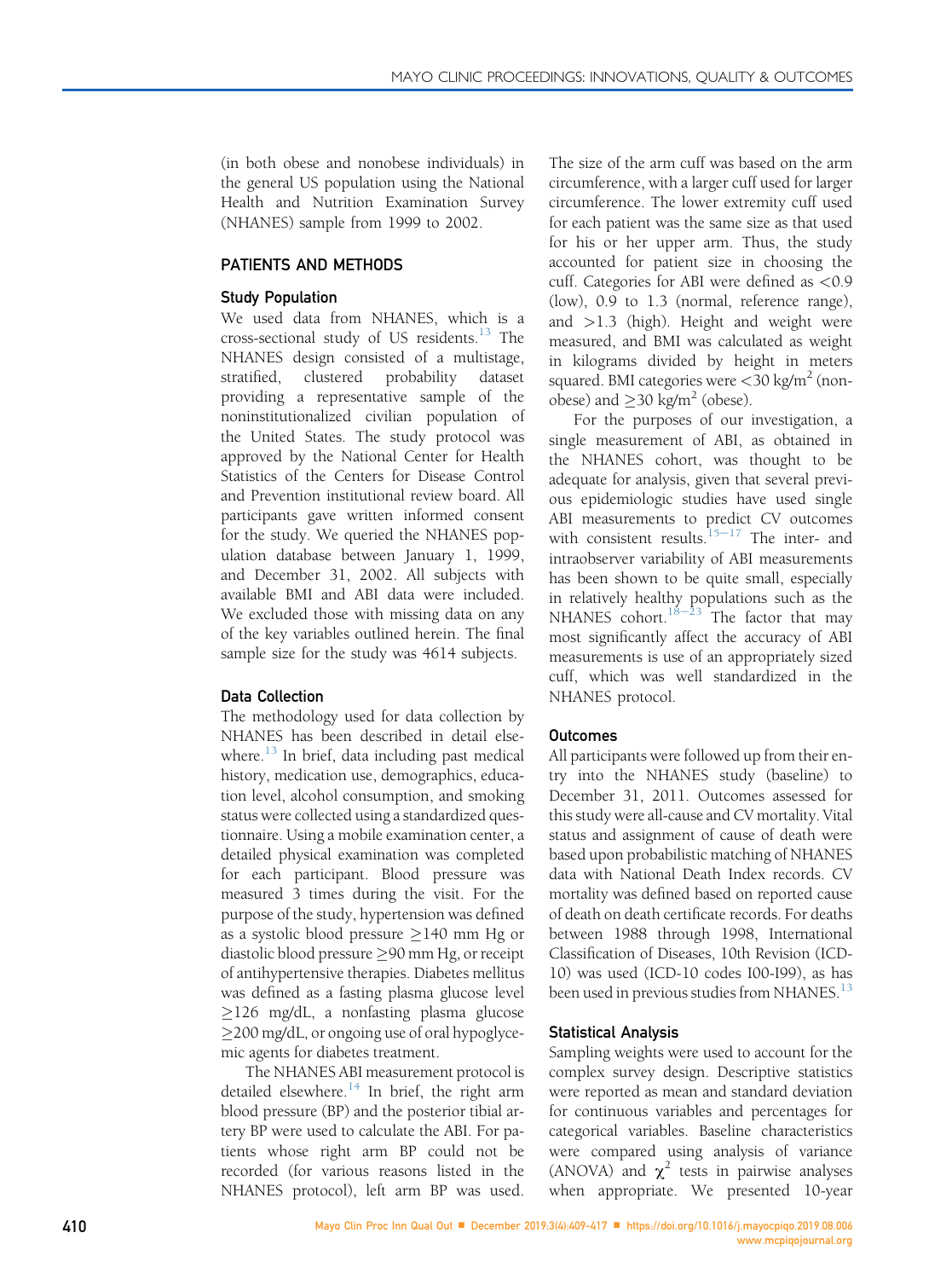predicted incidence rates, adjusted for demographic characteristics and CV risk factors, for all-cause and CV mortality for each ABI category in both obese and nonobese participants. Kaplan-Meier survival curves were presented for the outcome of interest for each category of ABI according to BMI. Cox proportional hazards models were used to estimate hazards ratios (HRs) for mortality. We used 2 different models with Model 1 adjusting for age, race, gender, income (<\$20,000 vs  $\geq$ \$20,000), and education (<12 years vs >12 years) and Model 2 further adjusting for history of diabetes, systolic blood pressure, total cholesterol, HDL cholesterol, history of CV disease, and current smoking. Interaction between ABI and BMI for all-cause and CV mortality was examined from the fully adjusted model using the Wald test. We used continuous net reclassification index to test if risk stratification for all-cause and CV mortality improved with the addition of ABI to conventional CV risk factors for both obese and nonobese individuals. P values <.05 were considered statistically significant. All statistical analyses were done using STATA 12 (Stata-Corp, College Station, TX).

#### RESULTS

The study cohort was composed of 4614 subjects, among whom 52% were female. Mean age was  $56\pm12$  years. Subjects were followed up for a median period of 10.3 years (IQR: 9.3 to 11.4 years) from enrollment. Baseline characteristics of the study population by ABI and BMI are displayed in [Table 1](#page-3-0). Seven percent  $(n=325)$ had low ABI  $(<$  0.9), whereas 8% (n=358) had high ABI  $(>1.3)$ . The population was predominantly white  $(n=3583, 78%)$ , and 52% were women. In the nonobese group, there were significant differences in age  $(P < 001)$ , female sex (P<.001), and the percentage of white subjects  $(P=.03)$ . Similar findings were seen in nonobese patients with respect to education, household income, smoking status, systolic blood pressure, and prevalent CV disease (P<.001 for all). In obese subjects, significant differences in baseline characteristics were also observed for age, female sex, percentage of white subjects, education, income, and prevalent CV disease. Obese subjects demonstrated differences in prevalence of diabetes  $(P=.01)$ , as well as total cholesterol and HDL cholesterol concentrations

(P<.001), which were not observed in the nonobese subjects. Finally, in contrast to the nonobese group, obese subjects did not have significant differences in smoking status  $(P = .4)$  or systolic blood pressure  $(P = .1)$  between ABI groups. Other factors-such as level of education, household income, blood pressure, diabetes, and incident CV disease—were not significantly different at baseline among the ABI groups, regardless of obesity status.

To assess the outcomes of all-cause and CV mortality in subjects stratified by ABI and BMI, survival curves were constructed using the Kaplan-Meier method, as depicted in the [Figure](#page-4-0) (A and B, respectively). A significantly lower probability of survival from all-cause mortality was observed for low ABI subjects with both normal and high BMI, compared with all other groups (log rank test  $P < .001$ ). This survival difference was detectable at 2 years, and its magnitude continued to increase throughout the duration of follow-up. Similar trends were seen for survival from cardiovascular mortality [\(Figure](#page-4-0) [B]), with worse survival in the low ABI groups for both normal and high  $BMI (P < 0.01)$ .

The association of ABI with risk of all-cause and cardiovascular mortality stratified by BMI is presented in [Table 2](#page-5-0). After adjustment for demographic variables and traditional cardiovascular risk factors, low ABI was associated with increased risk of all-cause and cardiovascular mortality in both normal BMI (HR 1.5, 95% confidence interval [CI], 1.1-2.1 for all cause and 3.0 (1.8-5.1) for cardiovascular mortality) and high BMI 1.8 (1.2-2.7) for all-cause and 2.5 (1.2-5.6) for cardiovascular mortality) compared with those with ABI 0.9-1.3. We also observed that those with high ABI had a higher risk of cardiovascular mortality compared with ABI 0.9-1.3 in the nonobese individuals (2.2 [1.1-4.5]) but not in the obese group (0.6 [0.2-1.7]). High ABI was not associated with all-cause mortality when stratified by body mass. Adjusted incidence rates for all-cause and cardiovascular mortality according to ABI and BMI are shown in [Table 3](#page-5-0) to convey absolute risk.

We found no significant multiplicative interaction between ABI and BMI for either all-cause or cardiovascular mortality  $(P=.8$  and  $P=.09$  for all-cause and cardiovascular mortality, respectively). In our risk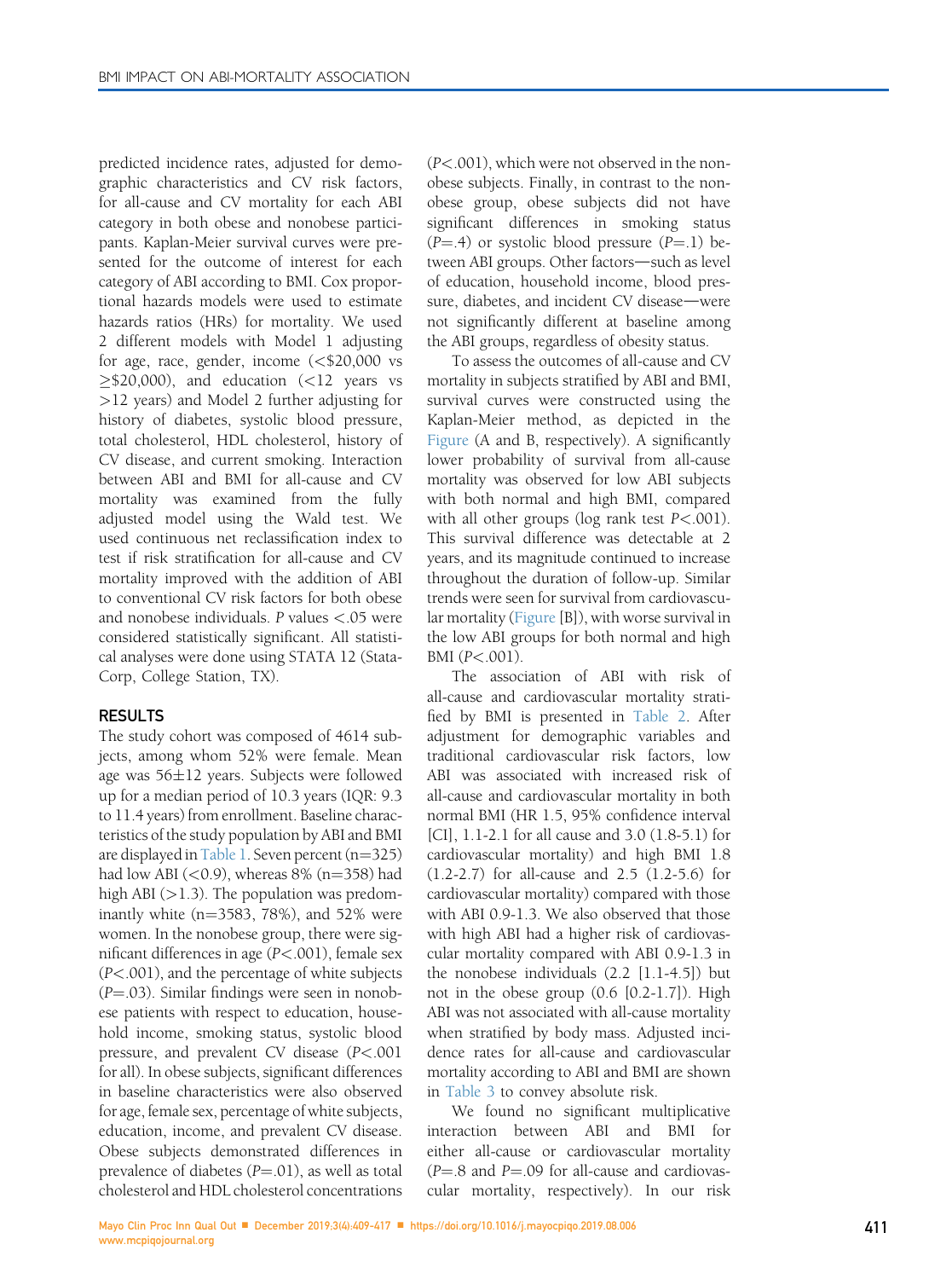<span id="page-3-0"></span>

| TABLE 1. Baseline Characteristics of the Study Population |                |                              |                |             |           |                          |                |                |               |
|-----------------------------------------------------------|----------------|------------------------------|----------------|-------------|-----------|--------------------------|----------------|----------------|---------------|
|                                                           |                | BMI $<$ 30 kg/m <sup>2</sup> |                |             |           | $BM > 30 \text{ kg/m}^2$ |                |                |               |
|                                                           | Overall sample | ABI < 0.9                    | ABI 0.9 to 1.3 | ABI > 1.3   | P         | ABI < 0.9                | ABI 0.9 to 1.3 | ABI > 1.3      | P             |
| n                                                         | 4,614          | 232                          | 2653           | 227         | <b>NA</b> | 93                       | 1278           | 3              | <b>NA</b>     |
| Age                                                       | 56(12)         | 69(14)                       | 55(12)         | 55(12)      | < 0.001   | 64(14)                   | 55 $(11)$      | 55 $(11)$      | < 0.001       |
| Female %                                                  | 2380 (52)      | 52                           | 54             | 33          | < 0.001   | 55                       | 64             | 40             | .01           |
| White %                                                   | 3583 (78)      | 80                           | 77             | 85          | .03       | 77                       | 76             | 77             | .01           |
| African Americans %                                       | 404 (9)        | $\vert \vert$                | 8              | 3           |           | 8                        | $\vert \vert$  | 5              |               |
| Mexican Americans %                                       | 208(5)         | 3                            | $\overline{4}$ | 6           |           | 3                        | 5              | $\overline{2}$ |               |
| Hispanics %                                               | 240(5)         | 5                            | 6              | 3           |           | $\mathfrak{D}$           | 5              | $\overline{2}$ |               |
| Education $>12$ years %                                   | 3641 (79)      | 64                           | 80             | 84          | < 0.001   | 63                       | 78             | 80             | .02           |
| Income > \$20,000 %                                       | 3829 (83)      | 67                           | 84             | 90          | < 0.001   | 70                       | 8 <sub>1</sub> | 88             | .02           |
| Current smoker %                                          | 962(21)        | 34                           | 23             | 9           | < 0.001   | 21                       | 17             | 12             | $\mathcal{A}$ |
| Diabetes %                                                | 692 (15)       | 8                            | 2              | $ 0\rangle$ | .08       | 42                       | 21             | 20             | .01           |
| Systolic BP mm Hg                                         | 127(19)        | 141(28)                      | 126(19)        | 121(17)     | < 0.001   | 137(27)                  | 130(18)        | 125(15)        | П,            |
| Prevalent cardiovascular disease %                        | 508 $(11)$     | 28                           | 9              | 9           | < 0.001   | 30                       | 2              | 16             | .006          |
| Cholesterol mg/dL                                         | 212(41)        | 216(51)                      | 212(41)        | 205(35)     | .08       | 198(41)                  | 214(41)        | 202(34)        | < 0.001       |
| HDL cholesterol mg/dL                                     | 52(16)         | 54(21)                       | 55 (17)        | 53 $(14)$   | .26       | 49 (16)                  | 47(13)         | 47 $(11)$      | < 0.001       |
| BMI $(kg/m2)$                                             | 28(6)          | 25(4)                        | 25(3)          | 25(3)       | .07       | 35(6)                    | 35(4)          | 35(5)          | 8.            |

Continuous variables reported as mean (standard deviation), whereas categorical variables are reported as n (%) in the overall sample column and percentages in subsequent columns with corresponding n values included in the first row.

P values were computed using ANOVA or  $\chi^2$  tests where indicated. Values <.05 were considered statistically significant.

 $ABI =$  ankle-brachial index; BMI = body mass index; HDL = high density lipoprotein; BP = blood pressure.

prediction analysis, we found that risk prediction for both all-cause and cardiovascular mortality improved significantly when BMI was added to the fully adjusted model with ABI for both obese and nonobese individuals  $(P < 05)$ .

## **DISCUSSION**

This study provides a comprehensive examination of the influence of BMI on the association of ABI and both all-cause and cardiovascular mortality in a nationally representative sample of United States residents. A key finding of the study is that high ABI  $(>1.3)$  was not associated with an increased risk of all-cause mortality irrespective of BMI, although a high ABI was associated with increased risk of cardiovascular mortality in nonobese but not obese individuals (there was no association in the overall group, however). The study also found that low ABI is associated with a significantly increased risk of both all-cause and cardiovascular mortality in both obese and nonobese individuals.

A number of large-scale epidemiologic studies have previously associated low ABI with adverse cardiovascular outcomes and<br>mortality.<sup>4,7,16,17,24</sup> In a meta-analysis In a meta-analysis including 44,590 patients from 11 epidemiologic studies representing 6 national popula-tions, Heald et al.<sup>[1](#page-7-0)</sup> found that ABI <0.9 conferred a higher risk of both all-cause mortality (pooled risk ratio [RR] 1.60, 95% CI, 1.32-1.95) and CV mortality (pooled RR 1.96, 95% CI, 1.46-2.64) after adjustment for conventional cardiovascular risk factors.

Although many of the cited studies adjusted for BMI when estimating the association between ABI and their outcomes of interest, the risk conferred by abnormal ABI stratified by BMI has not been previously examined, to our knowledge. Despite the well-known association of obesity with all-cause mortality, $25,26$  $25,26$  $25,26$  the validity of ABI-based risk assessment in an obese population is less clear. We found that low ABI was associated with a similarly elevated risk of all-cause and CV mortality in both obese and nonobese patients.

Beyond the associations between abnormal ABI and all-cause and CV mortality, our study sought to examine the impact of ABI on CV risk prediction in this population. Fowkes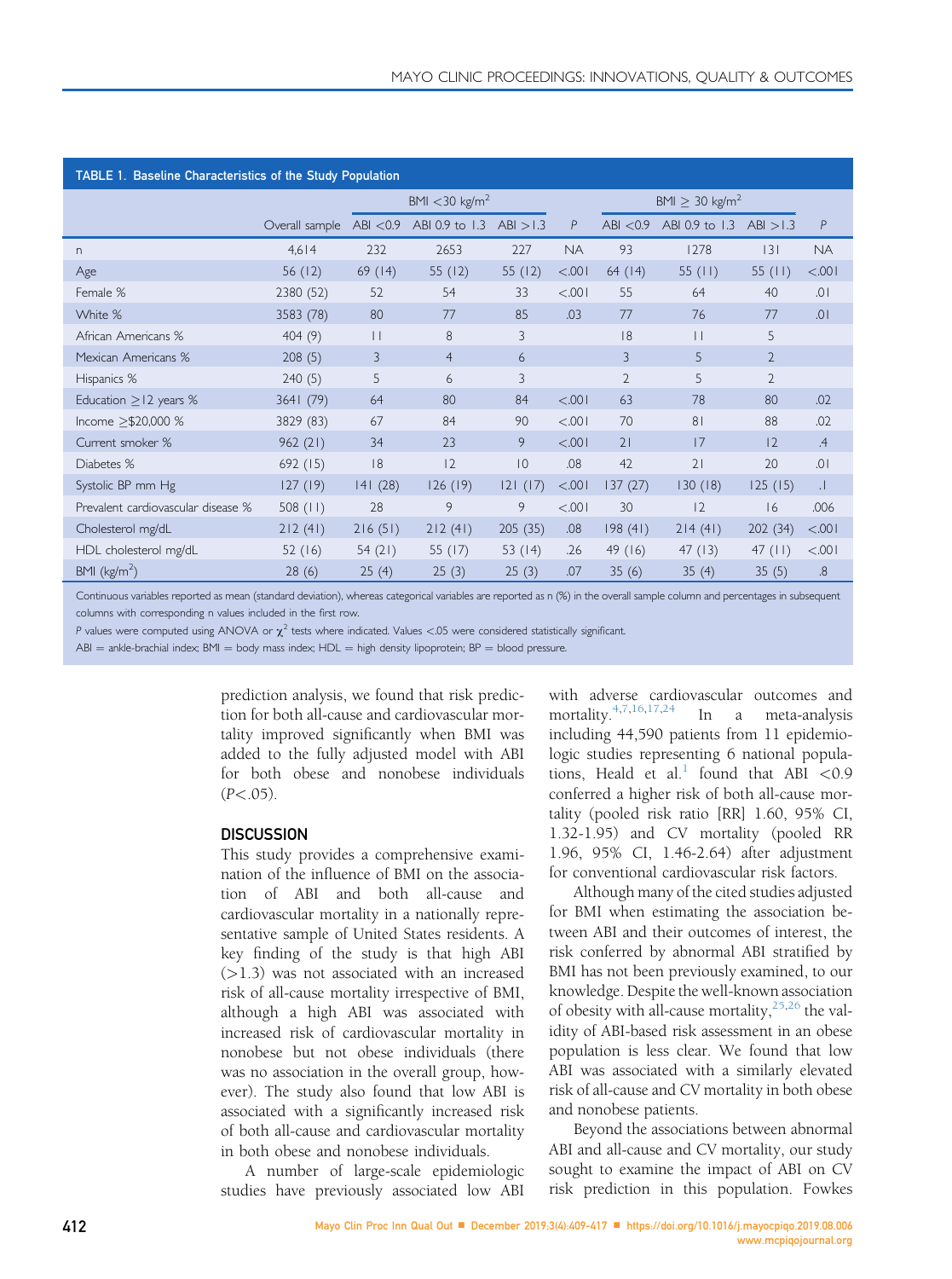<span id="page-4-0"></span>et al. found significant associations between low ABI and cardiovascular mortality after adjusting for the Framingham Risk Score  $(FRS).$ <sup>[2](#page-7-0)</sup> In the Multi-Ethnic Study of Atherosclerosis (MESA) cohort, Criqui et al. found the association between abnormal ABI and CV disease events remained significant following adjustment for other known mea-sures of subclinical atherosclerosis.<sup>[4](#page-7-0)</sup> In the NHANES cohort, we also found that there was a significant improvement in risk prediction for both all-cause and CV mortality when ABI was added to the model while adjusting for most conventional CV risk factors. This relationship remained true for both obese and nonobese patients, a finding that has not been clearly demonstrated previously.

The association of high ABI and CV outcomes is less well established. Most-although not all-studies showing an association of high ABI with adverse outcomes have been in populations with a high underlying cardiovascular risk. The Strong Heart Study (SHS) was among the first to show an association between high ABI ( $>1.4$ ) and CV outcomes.<sup>[7](#page-7-0)</sup> In that study, Resnick et al. examined 4393 American Indian patients over an 8-year follow-up period.<sup>[7](#page-7-0)</sup> In patients with high ABI, the relative risk ratio was 1.77 (95% CI, 1.48-2.13) for all-cause mortality and 2.09 (95% CI, 1.49-2.94) for CV mortality. $7$  SHS featured a high-risk population with diabetes present in more than half the subjects and a relatively high prevalence of high ABI at 9.2%. Similarly, in another study of high-risk patients on hemodialysis in Japan, Ono et al. noted a higher risk of all-cause and CV mortality with ABI  $>1.3.^{27}$  $>1.3.^{27}$  $>1.3.^{27}$  A Dutch study of 7538 patients with prevalent CV disease or risk factors found that an ABI  $\geq$ 1.4 was associated with an increased risk of myocardial infarction. $10$ High ABI has traditionally been thought to result from noncompressibility of lower extremity (LE) arteries related to medial arterial calcification (MAC). MAC does portend a poor prognosis in diabetic patients and in at least 1 study in patients with type 1 diabetes, subjects with ABI >1.3 had a higher likelihood of having MAC on x-ray. $28-30$  $28-30$  $28-30$ 

It is likely that the association of high ABI with adverse CV outcomes in high-risk populations is related to MAC being an etiologic factor in causing high ABI readings. In these high-risk populations, the



Meier analysis.

relationship of high ABI and adverse CV outcomes is quite consistent across studies. However, in more general populations, the findings have been discrepant. The Atherosclerosis Risk in Communities (ARIC) investigators assessed the clinical significance of high ABI in their general population cohort from 4 US communities,  $9,31$  They found high ABI was not associated with an increased CV event rate, compared with normal ABI. In this general population, in which the incidence of diabetes and MAC is expected to be lower than SHS, for example, there may be other factors that result in high ABI. The MESA investigators showed an independent, positive, and graded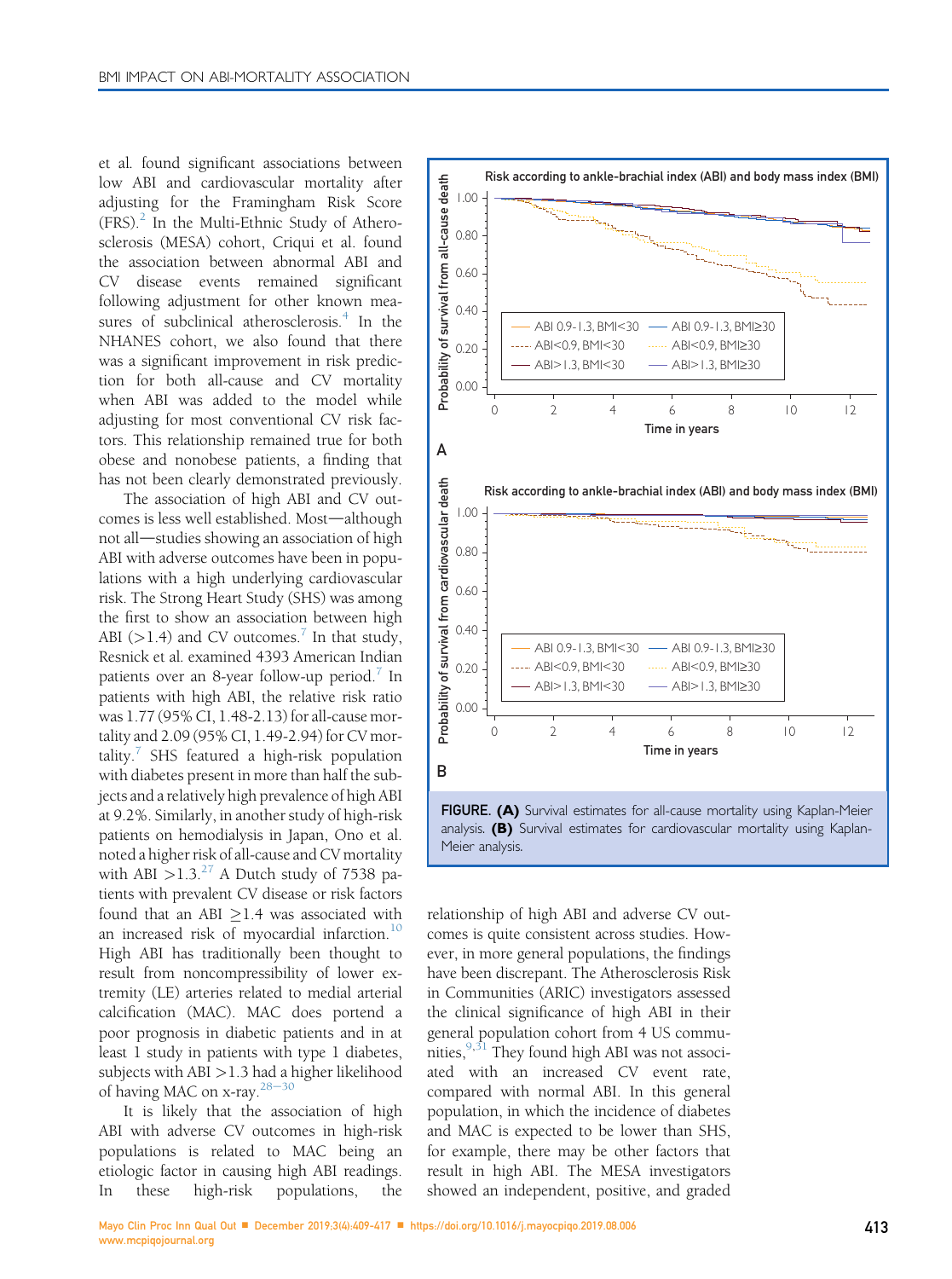<span id="page-5-0"></span>

| TAPLE 2. ASSOCIATOR OF ARRAY DIGGING IRGS THEFTIG CASSOCIATE CONTROVISIONIS PROTOTIONS ACCORDING TO DOG<br><b>Mass Index</b> |                 |                              |                      |                              |                      |                 |  |
|------------------------------------------------------------------------------------------------------------------------------|-----------------|------------------------------|----------------------|------------------------------|----------------------|-----------------|--|
|                                                                                                                              |                 | BMI $<$ 30 kg/m <sup>2</sup> |                      | $BMI > 30$ kg/m <sup>2</sup> | Overall              |                 |  |
| ABI                                                                                                                          | Model $I^a$     | Model $2b$                   | Model l <sup>a</sup> | Model $2^b$                  | Model l <sup>a</sup> | Model $2^b$     |  |
| All-Cause Mortality                                                                                                          |                 |                              |                      |                              |                      |                 |  |
| $0.9 - 1.3$                                                                                                                  | Reference       | Reference                    | Reference            | Reference                    | Reference            | Reference       |  |
| < 0.9                                                                                                                        | $1.8$ (1.3-2.5) | $1.5$ (1.1-2.1)              | $2.0$ (1.3-3.1)      | $1.8$ (1.2-2.7)              | $1.8$ (1.4-2.5)      | $1.6(1.2-2.1)$  |  |
| >1.3                                                                                                                         | $0.9(0.6-1.4)$  | $1.1$ (0.8-1.6)              | $1.0 (0.5 - 2.0)$    | $1.1 (0.6-2.3)$              | $1.0$ (0.7-1.4)      | $1.1$ (0.8-1.6) |  |
| Cardiovascular Mortality                                                                                                     |                 |                              |                      |                              |                      |                 |  |
| $0.9 - 1.3$                                                                                                                  | Reference       | Reference                    | Reference            | Reference                    | Reference            | Reference       |  |
| <0.9                                                                                                                         | $3.4(2.0-5.8)$  | $3.0$ (1.8-5.1)              | $3.2$ (1.3-7.9)      | $2.5$ (1.2-5.6)              | $3.2$ (2.0-5.5)      | $2.9$ (1.8-4.7) |  |
| >1.3                                                                                                                         | $1.9(0.9-4.1)$  | $2.2$ (1.1-4.5)              | $0.5(0.2-1.4)$       | $0.6$ $(0.2 - 1.7)$          | $1.3(0.7-2.6)$       | $1.5(0.8-2.8)$  |  |
|                                                                                                                              |                 |                              |                      |                              |                      |                 |  |

TABLE 2. Association of Ankle-Brachial Index With All-Cause and Cardiovascular Mortality According to Body

 $^{\circ}$ Model I adjusted for age, race, gender, income (< \$20,000 vs  $\geq$  \$20,000), and education (<12 years vs  $\geq$ 12 years).<br><sup>b</sup>Model 2 further adjusted for bistory of dishertes extellic blood pressure total cholesterol

<sup>b</sup>Model 2 further adjusted for history of diabetes, systolic blood pressure, total cholesterol, HDL cholesterol, history of cardiovascular disease, and current smoking.

Interaction  $P=0.8$  for all-cause and 0.09 for cardiovascular mortality.

Net reclassification index P<.05 for both all-cause and cardiovascular mortality with addition of ankle-brachial index to conventional cardiovascular risk factors for both obese and nonobese individuals.

 $ABI =$  ankle-brachial index;  $BMI =$  body mass index.

association with increasing obesity and prevalent high ABI. $^{12}$  $^{12}$  $^{12}$  Furthermore, they found that indicators of general obesity, such as BMI, were a stronger predictor of high ABI than measures of visceral adiposity. This observation is supported by previous work assessing the relationship between LE soft tissue composition and ABI. Tabara et al. used computed tomography to measure trunk and LE soft tissue composition in relation to  $ABI$ .<sup>11</sup> After

| There's for the sease and saratorescale more any by<br>Ankle-Brachial Index and Body Mass Index Categories |       |        |                |                             |                          |  |
|------------------------------------------------------------------------------------------------------------|-------|--------|----------------|-----------------------------|--------------------------|--|
|                                                                                                            | Total | Total  | Cardiovascular |                             | Cardiovascular mor-      |  |
| ABI                                                                                                        | (n)   | deaths | deaths         | Mortality rate <sup>a</sup> | tality rate <sup>a</sup> |  |
| BMI $<$ 30 kg/m <sup>2</sup>                                                                               |       |        |                |                             |                          |  |
| $0.9 - 1.3$                                                                                                | 2653  | 508    | 67             | $16.7$ (14.8-18.5)          | $2.1$ (1.5-2.8)          |  |
| < 0.9                                                                                                      | 232   | 129    | 38             | 24.7 (18.8-30.6)            | $6.2$ $(3.6-8.7)$        |  |
| >1.3                                                                                                       | 227   | 48     | 10             | 19.4 (12.8-26.0)            | $4.8$ (1.9-7.6)          |  |
| BMI > 30<br>kg/m <sup>2</sup>                                                                              |       |        |                |                             |                          |  |
| $0.9 - 1.3$                                                                                                | 1278  | 215    | 37             | $16.1$ (14.0-18.2)          | $2.9$ (1.2-4.6)          |  |
| <0.9                                                                                                       | 93    | 42     | Ш              | 26.2 (17.3-35.0)            | $6.2$ (1.6-10.7)         |  |
| >1.3                                                                                                       | 3     | 22     | 3              | 18.2 (6.5-29.8)             | $1.7(0.4-3.7)$           |  |

a<br>10-year predicted incidence rates per 100 person-years. All rates adjusted for age, race, gender, income ( $\lt$  \$20,000 vs  $\ge$  \$20,000) and education ( $\lt$ 12 years vs  $\ge$ 12 years), history of diabetes, systolic blood pressure, total cholesterol, HDL cholesterol, history of cardiovascular disease, and current smoking.

 $ABI =$  ankle-brachial index;  $BMI =$  body mass index

TABLE 3. Incidence Rates for All-Cause and

adjustment for CV risk factors, the study found LE muscle mass and not visceral or femoral fat or femoral circumference was independently associated with high ABI. The authors hypothesized that increased LE muscle mass confers resistance to compression in LE arteries, leading to higher ABI. This could explain the lack of association of high ABI and CV events seen in the general risk populations such as the ARIC cohort, in which BMI was significantly higher in the high ABI group.

Furthermore, it has been shown that for the same BMI, racial and ethnic differences exist in body fat and muscle content. This has been observed in comparisons of several ethnicities including European, African, and Asian populations. $32-34$  $32-34$  $32-34$  These differences in BMI and body fat/mass content and distribution may-to some degree-explain differences in various population-based studies examining outcomes with high ABI. The MESA study showed high ABI was associated with elevated CV risk in persons free of known CV disease.<sup>4</sup> The high ABI group was significantly different from the normal ABI group in terms of BMI  $(30.1 \text{ vs } 28.3 \text{ kg/m}^2)$  and ethnic distribution (Caucasians 48.2% vs 38.2%, Chinese 2.7% vs 12.7%). It is possible that these factors also exert influence on the prognostic significance of high ABI.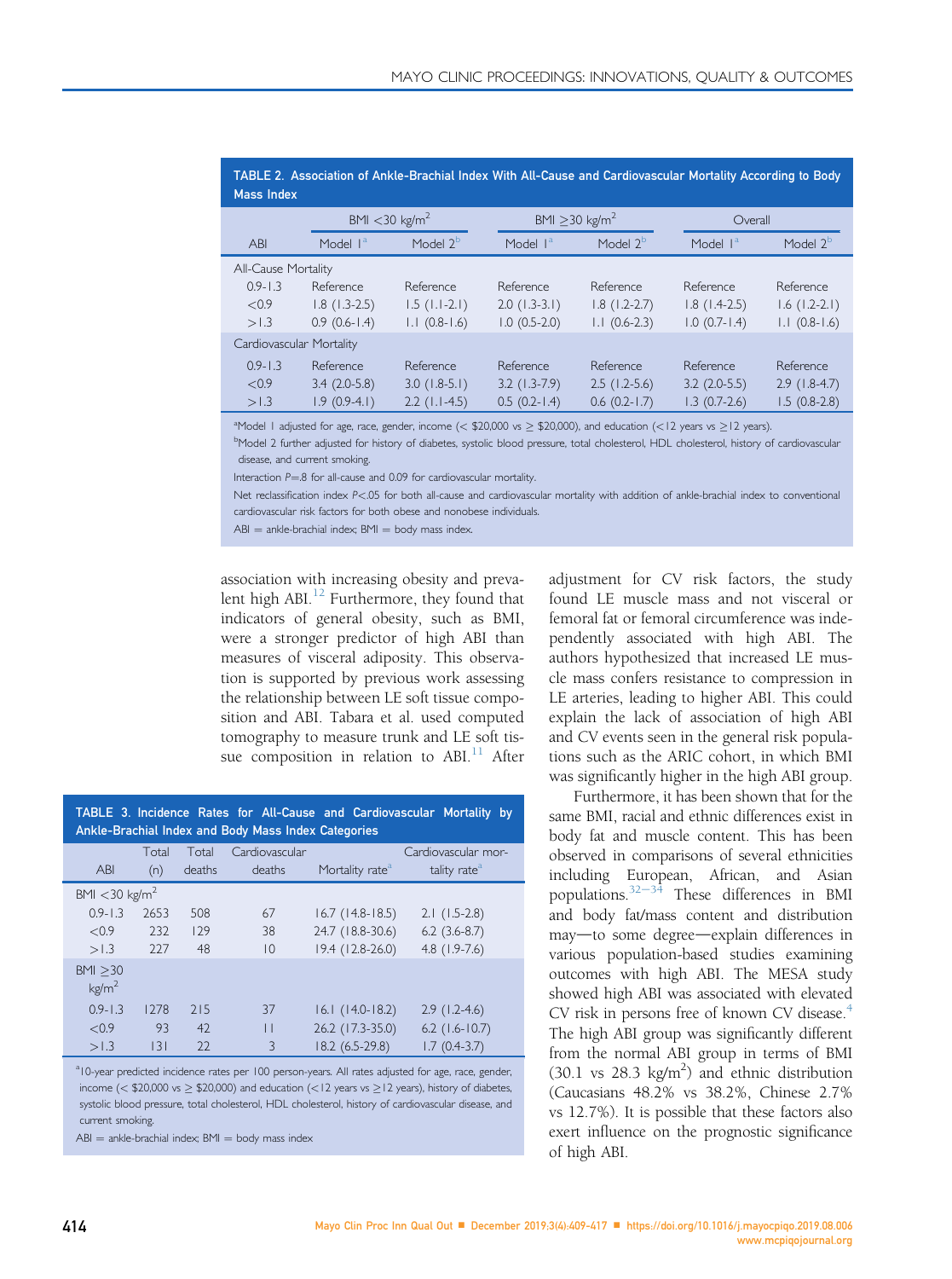Similar to the ARIC study, in the NHANES cohort we found—looking at the overall study population-high ABI  $(>1.3)$  was not associated with an increased risk of all-cause or CV mortality. However, when stratified according to BMI, in those with  $BMI < 30$ , a high ABI was associated with increased CV mortality, although not all-cause mortality. In those with  $BMI \geq 30$ , high ABI was not associated with increased CV or all-cause mortality. It is likely that, in a population with a low prevalence of diabetes, CV disease and, by extension, a low likelihood of MAC, high ABI measured in obese individuals is related to poor compressibility of the LE arteries due to such factors as LE muscle mass, rather than arterial disease. Another issue is that of accurate cuff sizing when measuring ABI. Unlike the upper extremity, where there are recommendations for appropriate cuff sizing, no recommendations or guidelines are available for adequate cuff sizing based on calf circumference for the LE.[6](#page-7-0)[,35](#page-8-0) In the NHANES protocol, there is a detailed description of cuff-sizing methodology based on BMI, and thus cuff sizing is likely not a significant factor to be considered when interpreting the findings of the current study. $14$ 

#### **Limitations**

The main limitations of our study include the potential for residual confounding not accounted for in our analyses, particularly with regard to associations between high ABI and mortality for which there is a need for further investigation to better elucidate the underlying mechanisms leading to high ABI. The NHANES data set does not include peripheral arterial disease symptoms for consideration with ABI measurements, a potentially useful discriminator in determining whether high ABI is reflective of noncompressible vessels or artifact related to body habitus. A cutoff value of 1.3 was used to define high ABI, based on previous studies of the ARIC and MESA populations,  $9,36$  $9,36$  $9,36$  although a more recent societal guideline suggests using a value of  $1.4^{37}$  $1.4^{37}$  $1.4^{37}$  A sensitivity analysis to assess for changes in outcome using an ABI cutoff of 1.4 for high ABI in our study population was not possible because of low numbers of subjects and events in this higher ABI group. For the ankle pressure, only the posterior tibialis (PT) measurement was obtained in the NHANES protocol, without an

assessment of the dorsalis pedis site for comparison and potential incorporation into ABI calculation. Although the latter approach is preferable, previous studies have established the relationship between the ABI calculated with a PT measurement only and CV outcomes.[6,17](#page-7-0) Only a single measure of ABI and BMI was obtained at baseline, which may have affected the accuracy of our findings, although considering the large cohort and multiple patient sites in NHANES, a significant impact on the outcomes measured seems unlikely. Furthermore, there was no serial assessment of BMI in the NHANES data set, which would have provided additional valuable insights regarding the relationship between BMI, ABI, and CV outcomes.

## CONCLUSIONS

In a nationally representative US cohort, obesity significantly influenced the prognostic significance of high ABI. High ABI is associated with an increased risk of CV mortality in nonobese but not in obese patients. Low ABI is associated with an increased risk of all-cause and CV mortality in both nonobese and obese patients.

#### ACKNOWLEDGMENTS

Drs Gupta and Waheed were responsible for the study conception and design of this report. Dr Waheed acquired the data, and Drs Waheed, Jazayeri, and Gupta analyzed and interpreted the data. Dr Jazayeri drafted the manuscript. All authors were responsible for the critical revision and final approval of the manuscript.

The authors wish to thank Dr Heather Gornik, Department of Cardiovascular Medicine, Cleveland Clinic; Cleveland Clinic Lerner College of Medicine of Case Western Reserve University, Cleveland, OH, for her critical review of the manuscript and excellent suggestions for its improvement.

Abbreviations and Acronyms:  $ABI =$  ankle-brachial index;  $BMI = body$  mass index;  $BP = blood$  pressure;  $CV = car$ diovascular:  $LE =$  lower extremity:  $MAC =$  medial arterial calcification;  $NHANES$  = National Health and Nutrition Examination Survey

Grant Support: This article was supported by The University of Kansas (KU) One University Open Access Author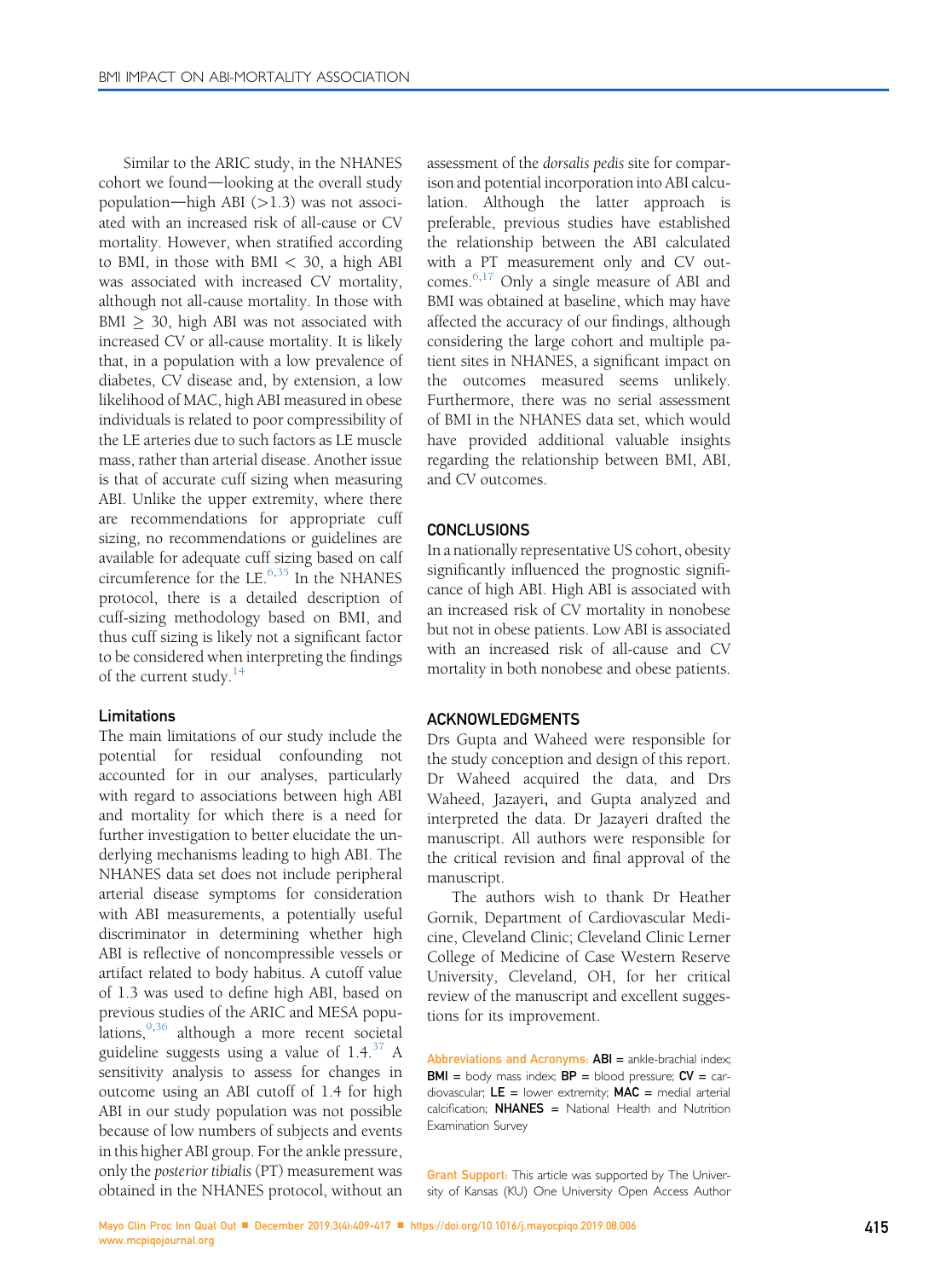<span id="page-7-0"></span>Fund sponsored jointly by the KU Provost, KU Vice Chancellor for Research & Graduate Studies, and KUMC Vice Chancellor for Research and managed jointly by the Libraries at the Medical Center and KU - Lawrence.

Potential Competing Interests: The authors report no competing interests.

Publication dates: Received for publication December 16, 2018; revisions received August 5, 2019; accepted for publication August 23, 2019.

Correspondence: Address to Kamal Gupta, MD, Department of Cardiovascular Medicine, University of Kansas Medical Center, 3901 Rainbow Blvd., MS 3006 Kansas City, KS 66160 ([kgupta@kumc.edu\)](mailto:kgupta@kumc.edu).

#### **REFERENCES**

- 1. Heald CL, Fowkes FG, Murray GD, Price JF; Ankle Brachial Index Collaboration. Risk of mortality and cardiovascular disease associated with the ankle-brachial index: Systematic review. Atherosclerosis. 2006;189(1):61-69.
- 2. Fowkes FG, Murray GD, Butcher I, et al. Ankle brachial index combined with Framingham Risk Score to predict cardiovascular events and mortality: a meta-analysis. JAMA. 2008;300(2): 197-208.
- 3. McKenna M, Wolfson S, Kuller L. The ratio of ankle and arm arterial pressure as an independent predictor of mortality. Atherosclerosis. 1991;87(2-3):119-128.
- 4. Criqui MH, McClelland RL, McDermott MM, et al. The anklebrachial index and incident cardiovascular events in the MESA (Multi-Ethnic Study of Atherosclerosis). J Am Coll Cardiol. 2010;56(18):1506-1512.
- 5. Criqui MH, Langer RD, Fronek A, et al. Mortality over a period of 10 years in patients with peripheral arterial disease. N Engl J Med. 1992;326(6):381-386.
- 6. Aboyans V, Criqui MH, Abraham P, et al. Measurement and interpretation of the ankle-brachial index: a scientific statement from the American Heart Association. Circulation. 2012; 126(24):2890-2909.
- 7. Resnick HE, Lindsay RS, McDermott MM, et al. Relationship of high and low ankle brachial index to all-cause and cardiovascular disease mortality: the Strong Heart Study. Circulation. 2004; 109(6):733-739.
- 8. Sutton-Tyrrell K, Venkitachalam L, Kanaya AM, et al. Relationship of ankle blood pressures to cardiovascular events in older adults. Stroke. 2008;39(3):863-869.
- 9. Wattanakit K, Folsom AR, Duprez DA, Weatherley BD, Hirsch AT. Clinical significance of a high ankle-brachial index: insights from the Atherosclerosis Risk in Communities (ARIC) Study. Atherosclerosis. 2007;190(2):459-464.
- 10. Hendriks EJ, Westerink J, de Jong PA, et al. Association of high ankle brachial index with incident cardiovascular disease and mortality in a high-risk population. Arterioscler Thromb Vasc Biol. 2016;36(2):412-417.
- 11. Tabara Y, Igase M, Kido T, Ochi N, Miki T, Kohara K. Composition of lower extremity in relation to a high ankle-brachial index. J Hypertens. 2009;27(1):167-173.
- 12. Tison GH, Ndumele CE, Gerstenblith G, Allison MA, Polak JF, Szklo M. Usefulness of baseline obesity to predict development of a high ankle brachial index (from the Multi-Ethnic Study of Atherosclerosis). Am J Cardiol. 2011;107(9):1386-1391.
- 13. Plan and operation of the Third National Health and Nutrition Examination Survey, 1988-94. Series 1: programs and collection procedures. Vital Health Stat 1. 1994;32:1-407.
- 14. National Health and Nutrition Examination Survey 1999-2000 Data Documentation, Codebook, and Frequencies: Lower

Extremity Disease-Ankle Brachial Blood Pressure Index (LEXABPI). June 2002. [https://wwwn.cdc.gov/Nchs/Nhanes/1999-](https://wwwn.cdc.gov/Nchs/Nhanes/1999-2000/LEXABPI.htm#Protocol_and_Procedure) [2000/LEXABPI.htm#Protocol\\_and\\_Procedure.](https://wwwn.cdc.gov/Nchs/Nhanes/1999-2000/LEXABPI.htm#Protocol_and_Procedure) Accessed April 25, 2017.

- 15. Allison MA, Hiatt WR, Hirsch AT, Coll JR, Criqui MH. A high ankle-brachial index is associated with increased cardiovascular disease morbidity and lower quality of life. J Am Coll Cardiol. 2008;51(13):1292-1298.
- 16. Newman AB, Shemanski L, Manolio TA, et al. Ankle-arm index as a predictor of cardiovascular disease and mortality in the Cardiovascular Health Study. The Cardiovascular Health Study Group. Arterioscler Thromb Vasc Biol. 1999;19(3):538-545.
- 17. Tsai AW, Folsom AR, Rosamond WD, Jones DW. Anklebrachial index and 7-year ischemic stroke incidence: the ARIC study. Stroke. 2001;32(8):1721-1724.
- 18. de Graaff JC, Ubbink DT, Legemate DA, de Haan RJ, Jacobs MJ. Interobserver and intraobserver reproducibility of peripheral blood and oxygen pressure measurements in the assessment of lower extremity arterial disease. J Vasc Surg. 2001;33(5):1033-1040.
- 19. Fowkes FG, Housley E, Macintyre CC, Prescott RJ, Ruckley CV. Variability of ankle and brachial systolic pressures in the measurement of atherosclerotic peripheral arterial disease. J Epidemiol Community Health. 1988;42(2):128-133.
- 20. Holland-Letz T, Endres HG, Biedermann S, et al. Reproducibility and rel iability of the ankle-brachial index as assessed by vascular experts, family physicians and nurses. Vasc Med. 2007;12(2):105-112.
- 21. Johnston KW, Hosang MY, Andrews DF. Reproducibility of noninvasive vascular laboratory measurements of the peripheral circulation. J Vasc Surg. 1987;6(2):147-151.
- 22. Kaiser V, Kester AD, Stoffers HE, Kitslaar PI, Knottnerus IA, The influence of experience on the reproducibility of the anklebrachial systolic pressure ratio in peripheral arterial occlusive disease. Eur J Vasc Endovasc Surg. 1999;18(1):25-29.
- 23. Stoffers J, Kaiser V, Kester A, Schouten H, Knottnerus A. Peripheral arterial occlusive disease in general practice: the reproducibility of the ankle-arm systolic pressure ratio. Scand | Primary Health Care. 1991;9(2):109-114.
- 24. Murabito JM, Evans JC, Larson MG, et al. The ankle-brachial index in the elderly and risk of stroke, coronary disease, and death: the Framingham Study. Arch Intern Med. 2003;163(16): 1939-1942.
- 25. Flegal KM, Kit BK, Orpana H, Graubard BI. Association of allcause mortality with overweight and obesity using standard body mass index categories: a systematic review and meta-analysis. JAMA. 2013;309(1):71-82.
- 26. Global BMI Mortality Collaboration, Di Angelantonio E, Bhupathiraju ShN, et al. Body-mass index and all-cause mortality: individual-participant-data meta-analysis of 239 prospective studies in four continents. Lancet. 2016;388(10046):776-786.
- 27. Ono K, Tsuchida A, Kawai H, et al. Ankle-brachial blood pressure index predicts all-cause and cardiovascular mortality in hemodialysis patients. J Am Soc Nephrol. 2003;14(6):1591-1598.
- 28. Everhart JE, Pettitt DJ, Knowler WC, Rose FA, Bennett PH. Medial arterial calcification and its association with mortality and complications of diabetes. Diabetologia. 1988;31(1):16-23.
- 29. Young MJ, Adams JE, Anderson GF, Boulton AJ, Cavanagh PR. Medial arterial calcification in the feet of diabetic patients and matched non-diabetic control subjects. Diabetologia. 1993; 36(7):615-621.
- 30. Ix JH, Miller RG, Criqui MH, Orchard TJ. Test characteristics of the ankle-brachial index and ankle-brachial difference for medial arterial calcification on X-ray in type 1 diabetes. J Vasc Surg. 2012;56(3):721-727.
- 31. ARIC Investigators. The Atherosclerosis Risk in Communities (ARIC) study: design and objectives. Am J Epidemiol. 1989; 129(4):687-702.
- 32. Rush EC, Freitas I, Plank LD. Body size, body composition and fat distribution: comparative analysis of European, Maori, Pacific Island and Asian Indian adults. Br J Nutr. 2009;102(4):632-641.